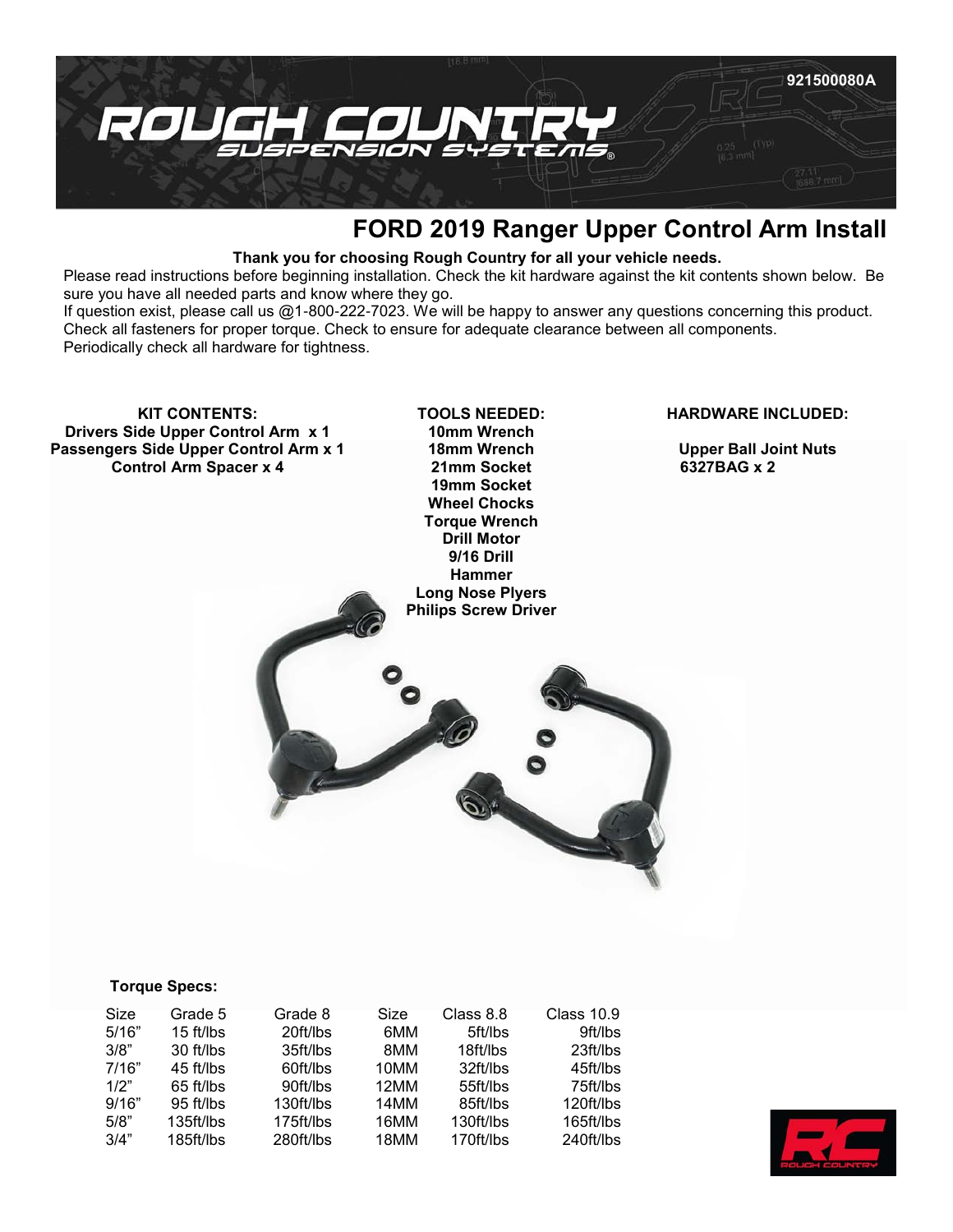### **INSTALLATION INSTRUCTONS**

- 1. Chock the rear wheels and jack up the front of the vehicle.
- 2. Place jack stands under the front frame rails and lower onto the jack stands.
- 3. Remove the wheels/tires using a 19mm socket.
- 4. Remove the splash guard from the rear of the control arm using a Philips screw driver. Retain the hardware and the slash guard for reuse. **See Photo 1.**
- 5. Remove the steel heat shield from the upper strut tower using a 10mm wrench. Retain bolt and shield for reuse. **See Photo 2.**



- 6. Disconnect any ABS or brake lines from the suspension that will get pulled tight during removal of the upper ball joint from the knuckle.
- 7. Loosen the upper ball joint nut but do not remove. Use a 18mm wrench. **See Photo 3.**
- 8. Using a hammer unseat the taper to the upper ball joint by hitting only the front of the knuckle. Once the taper has been unseated remove the nut and the upper ball joint from the knuckle. Retain nut for reuse. **See Photo 4.**





- 9. Using long nose plyers remove the 2 ABS clips from the bottom of the control arm. **See Photo 5.**
- 10. Remove the nut from the upper control arm bolt using 21mm and 18mm wrench. Retain the nut for reuse. **See Photo 6.**



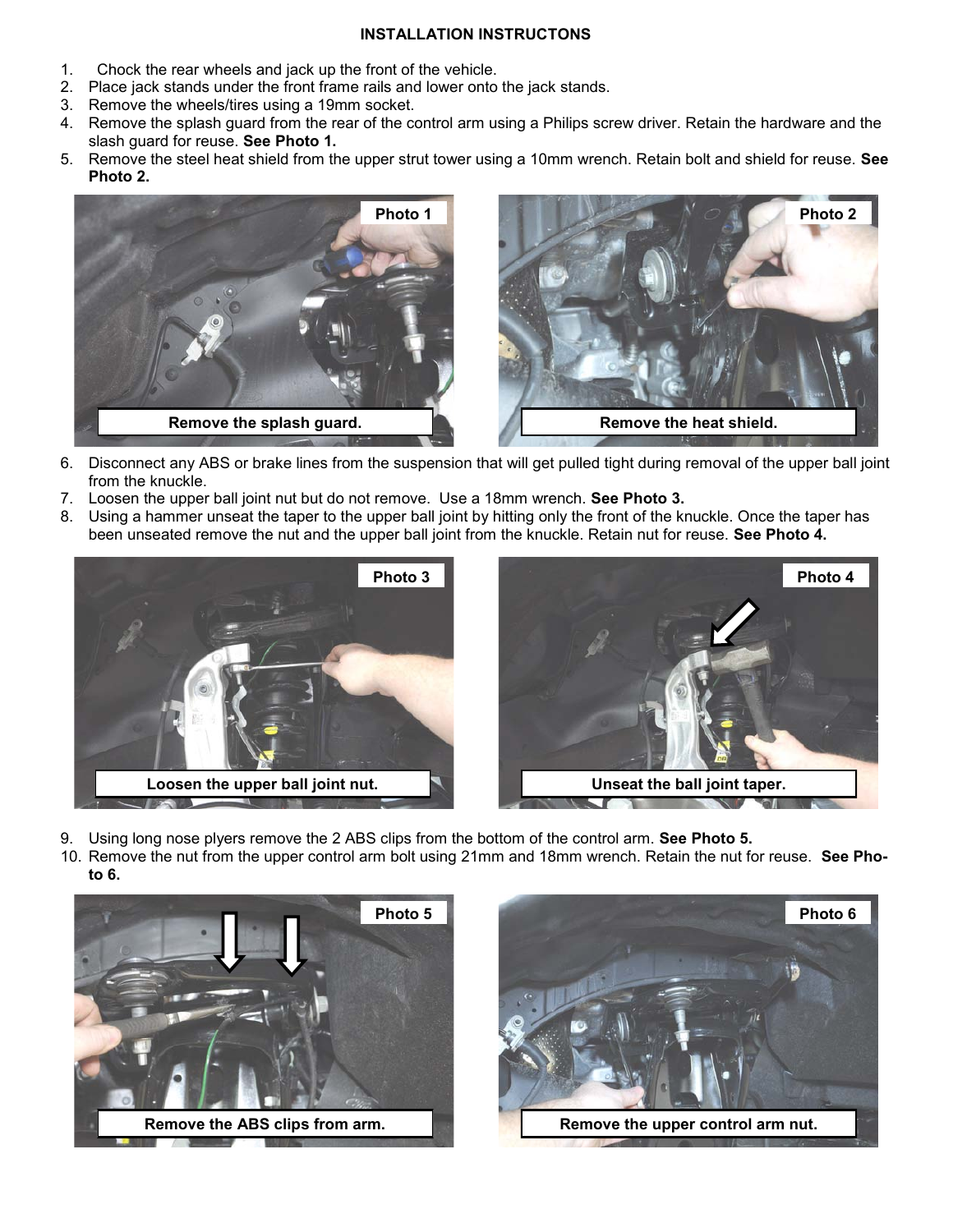- 11. Remove the bolt and the arm from the upper control arm mount. Retain the bolt for reuse. **See Photo 7.**
- 12. Make note of the spacers on each side of the bushing. This will be the position of installation. **See Photo 8.**





- 13. Install the OE bolt / nut and the new RC upper control arm using 1 spacer on the inside of each bushing. Do not tighten the nut this will be done once the vehicle has been set on the ground. **See Photo 9.**
- 14. Install the retained steel heat shield and bolt using a 10mm wrench. **See Photo 10.**



- 15. Install the retained splash guard and hardware. Use care when tightening the plastic clips and screws. **See Photo 11.**
- 16. Drill out the upper ball joint boss on the knuckles using a 9/16" drill bit. **DO NOT** drill into the taper or mess the taper up. You are merely opening the lower end of the hole up to accommodate the new ball joint. **See Photo 12.**